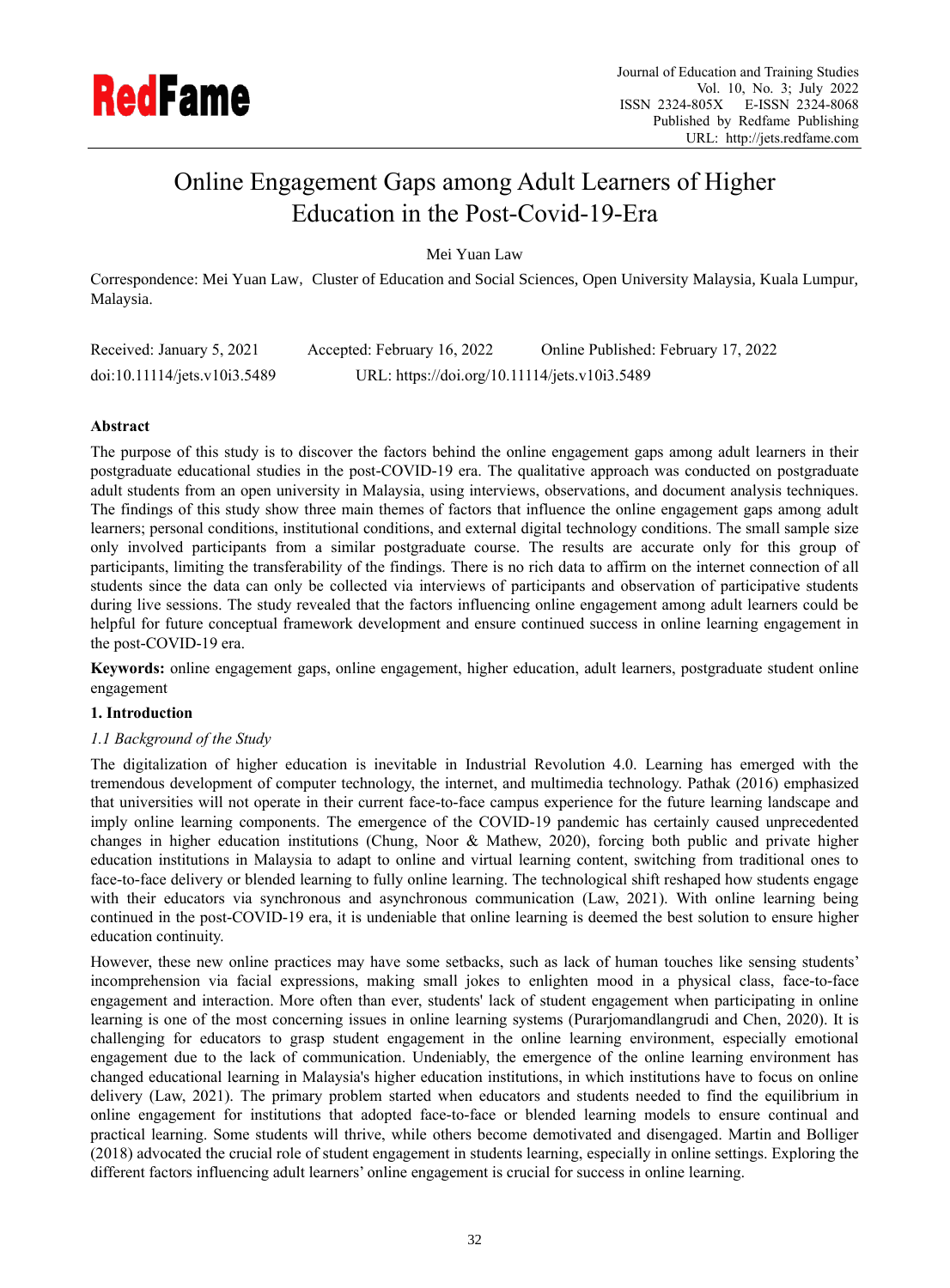# *1.2 Research Objective and Research Questions*

Given the changes in learning mode, the primary purpose of this case study is to identify the factors behind the online engagement gaps among adult learners in their postgraduate educational studies in the post-COVID-19 era. While considering the complexity of online learning education is novel, understanding adult students' engagement is worth pursuing. The case study sought to understand students' online engagement within the course commencement semester timeline. There are multiple social realities about the factors influencing students to participate in online engagement.

It is essential to capture the meanings and experiences of the participants who participated in the course program, which the reality could not be easily defined by the researcher alone. Through the students' voices and experiences, the research will discover the factors which cause the gaps in the online engagement of adult learners and, more importantly, can serve as a conceptual framework for future research purposes to increase the engagement of adult learners in online learning. In order to answer the research purpose, the research study is guided by two overarching research questions:

- 1. What factors account for the gaps in engagement levels among adult learners?
- 2. How do these factors influence the continuity of online engagement among adult learners?

# **2. Literature Review**

# *2.1 Student Engagement in Online Learning*

With the constant improvement and development of online learning, many scholars and researchers have actively explored student engagement in online learning to obtain rich theoretical and practical results. Wong and Chong (2018) defined online engagement as the collection of active learning, participation and involvement in educational activities, emotional support, and communication with peers and educators. Moreover, Martin and Bolliger (2018) stated three types of engagement: learner-to-learner engagement, learner-content engagement, and learner-instructor engagement, while claiming that engagement and interaction are used interchangeably. In a more comprehensive view, student engagement is the state of psychology, cognitive, emotional, and behavioral reactions to achieve the desired learning outcome (Gunuc & Kuzu, 2015).

## *2.2 Research on Influencing Factors*

# 2.2.1 Social and Emotional Support in Online Environment

The previous research and findings show that social interaction and emotional support are arguably the most crucial factors for online learning engagement. Efforts are vital to stimulate activities that introduce and enhance engagement with peers to prevent students from potential isolation or boredom in the online learning settings (Martin, Wang & Sadaf, 2018). Martin and Bolliger (2018) quantitative study mentioned the value of learner-to-learner interaction in online learning, which leads to student engagement in their learning journey. It is essential to create a sense of belongingness and community among the learners in online learning (Stone & O'Shea, 2019; Kumar & Heathcock, 2016; Buck, 2016) significantly impacts online students' learning engagement and experiences (Buck, 2016; O'Shea, Stone & Delahunty, 2015). Phirangee and Malec (2017) in-depth semi-structured interviews discovered that fostering a strong sense of community among students in an online setting can reduce isolation and disconnection. In addition, the employment of icebreaker activities enable interactivity and creating meaningful experiences for students (Watkins, 2014).

The utilization of social media encourages students to participate and enhance online engagement via social interaction (Everson, Gundlach, & Miller, 2013). The community can be fostered through informal student interaction and engagement via social media and study groups (O'Shea et al., 2015). Law (2021) mixed method study advocated the importance of forming online study groups outside online classes, in which students can provide motivation and encouragement during the learning process. The researcher indicated the effectiveness of live class sessions provided synchronous communication and established a sense of community among the peers while interacting. Banna, Lin, Stewart & Fialkowski (2015) qualitative study added suggestions in using videoconferencing or chatting in synchronous activities and discussion boards for asynchronous activities, enhancing learner-to-learner interaction.

Wang and Sui (2020) added that emotional and cognitive engagement among students is correlated to the self-regulated learning process. The educators are advised to engage students emotionally for continual success in online learning. Moreover, online academic supports have become paramount to student engagement in online learning (Huwiler, 2015). Instructors should provide students with the opportunity to have ample student-instructor interaction. Law (2021) and King (2014) emphasized that consistent interaction with students at the individual or group levels help set academic expectations among students. Martin and Ertzberger (2015) pointed out providing reflection opportunities to stimulate meaningful learning as students share ideas. King (2014) agreed on the constant collaboration between students and instructors in online learning to increase online student engagement. Farrell and Brunton (2020) qualitative case study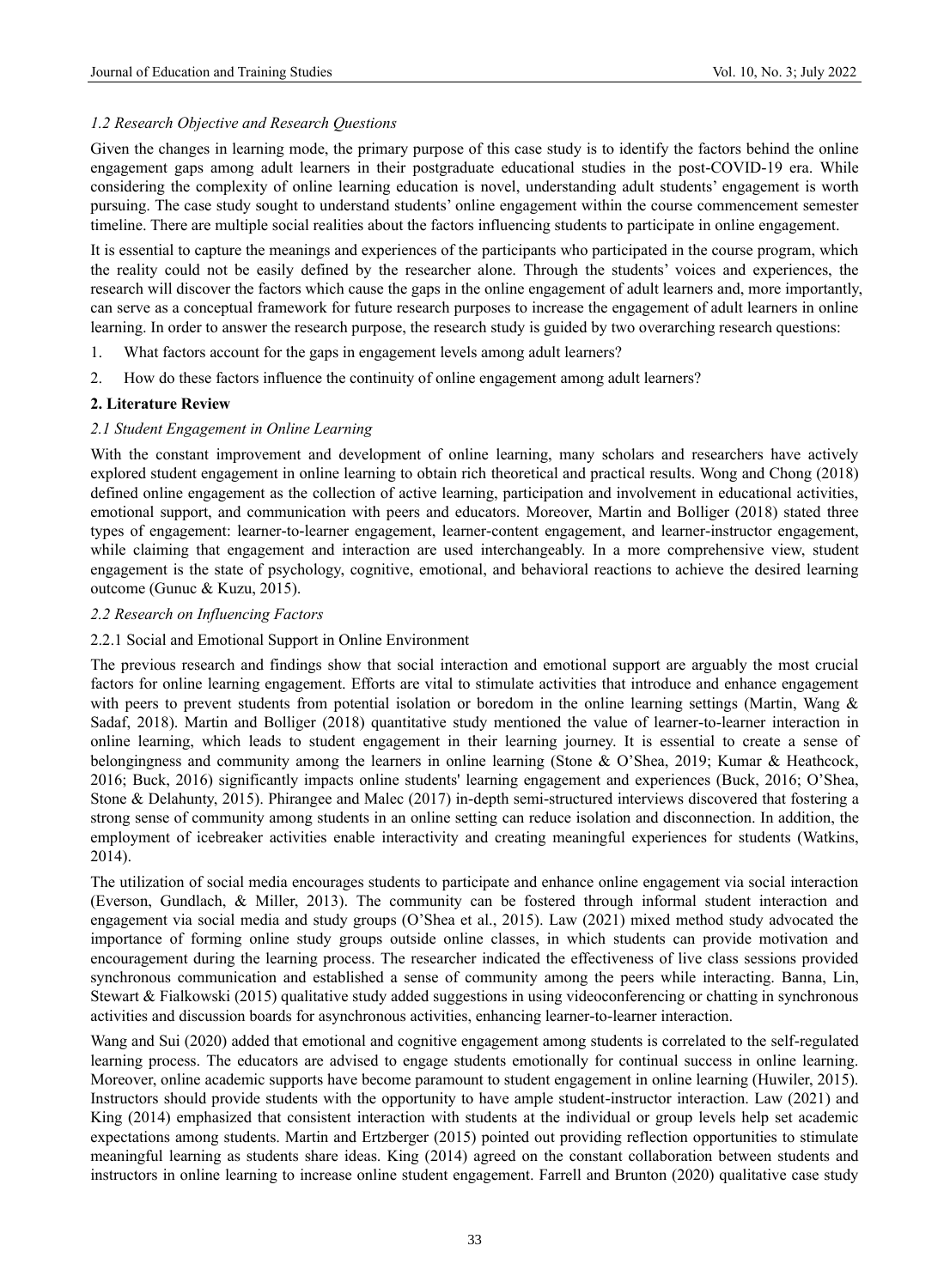discovered that instructors' social support in synchronous online sessions and asynchronous discussion forums encouraged engagement among students and instructors. Redmond, Heffernan, Abawi, Brown and Henderson (2018) and Douglas, Mather, Murray, Earwaker, James, Pittaway, Robards and Salter (2015) emphasized the expectation for instructors to be the facilitator of conversation to stimulate social engagement. The instructor's presence and behavior play a crucial role in students' online engagement (Muir, Milthorpe, Stone, Dyment, Freeman & Hopwood, 2019; Martin & Bolliger, 2018).

## 2.2.2 Design of Online Content and Technological Tools

Chen, Bastedo and Howard (2018) indicated that high-quality learning content with well-specified and organized learning objectives is essential in student learning engagement. The design and layout of the online learning platforms, including the (LMS) Learning Management System and the digital content provided, play a significant role in student engagement (Law, 2021; Deschaine & Whale, 2017). Thomas and Thorpe (2019) literature review study indicated the significance of online forums structure and the quality of interaction with the content. Nevertheless, Dushkevych, Barabashchuk and Hutsuliak (2020) quantitative study indicated that imperfection online learning platforms are the drawback of virtual online engagement for learners. The platform and media employed for communication and connection should provide students with the opportunity to better represent themselves in an online environment (Purarjomandlangrudi & Chen, 2020).

In addition, Muir et al. (2019) mentioned that attractive course designs that stimulate interest positively affect student engagement. Studies also found that organized activities with various learning resources and content types contribute to online students' engagement (Liu & Zhang, 2020; Lee & Hannafin, 2016; Douglas et al., 2015). Synchronous and asynchronous delivery are practical options that help students to access online content for critical interaction (Buck, 2016; Banna et al., 2015). Deschaine and Whale (2017) emphasized polling application during synchronous online learning sessions at multiple points, ensuring students are engaged and attentive. However, the course design structure should provide alternatives for the student in accessing past synchronous content via recorded videos, considering the possibility of students' with an unstable, poor or low bandwidth internet connection (Law, 2021; Deschaine & Whale, 2017). Law (2021) and Dushkevych et al. (2020) also highlighted poor internet network connection as one of the issues which interfere with learners' engagement in online learning.

Banna et al. (2015) suggested that online instructors invest immense effort and time searching and providing extensive scholarly reading materials. The authors added instructors to design interactive instructional materials and well-thought assessments, encouraging learner-to-content engagement. Buck (2016) and Britt (2015) supported the suggestions by adding real-world projects application, which shows students the authenticity and comparative examples of the course content during the content engagement. Preparing content more expansively enhances student engagement during online instructional sessions (Deschaine & Whale, 2017). Furthermore, Kumar and Heathcock (2016) study focused on an online doctoral program indicated the importance of providing appropriate and sufficient instruction to meet the needs of the students in online learning for easy engagement to comprehensive online learning resources. Banna et al. (2015) also recommended using internet applications like the Google application package or audio-video technology to improve online engagement. However, Stone and O'Shea (2019) highlighted that inappropriate online course design and delivery could negatively impact online student engagement.

#### 2.2.3 Readiness and Preparedness for Online Study

Students' self-efficacy plays a vital role in influencing online engagement during online learning. Positive psychology and mindful interventions are the keys to enhancing students' engagement (Hammill, Nguyen & Henderson, 2020). Farrell and Brunton (2020) qualitative study and Kahu, Picton and Nelson (2019) weekly semi-structured interviews indicated that student self-efficacy influenced interest and behavioural engagement with learning. Purarjomandlangrudi and Chen (2020) quantitative study also confirmed that students' attitudes towards online learning strongly influence their engagement online. Chung et al. (2020) found out that students rarely engage in face-to-face lessons due to social stigma and possess a low level of online communication self-efficacy, affecting students' online learning readiness and preparedness. As online learning is facilitated through digital technology, media and the internet, online students must have competent digital skills to engage with online courses (Brown, Hughes, Keppell, Hard & Smith, 2015). Undeniably, new students struggle with the online learning environment, requiring time and support to sufficiently orientate online engagement (Stone & O'Shea, 2019). In addition, Paul (2018) also discovered that students' motivation and self-confidence were the main factors influencing online learning engagement and online discussion.

#### 2.2.4 Work and Life Commitments

Deschaine and Whale (2017) discovered that work distractions and noise disturbance in students' environments would lead to difficulty in synchronous engagement, especially when students participate from home. Many of these distractions are seldom found in face-to-face environments. Time management is a decisive factor in determining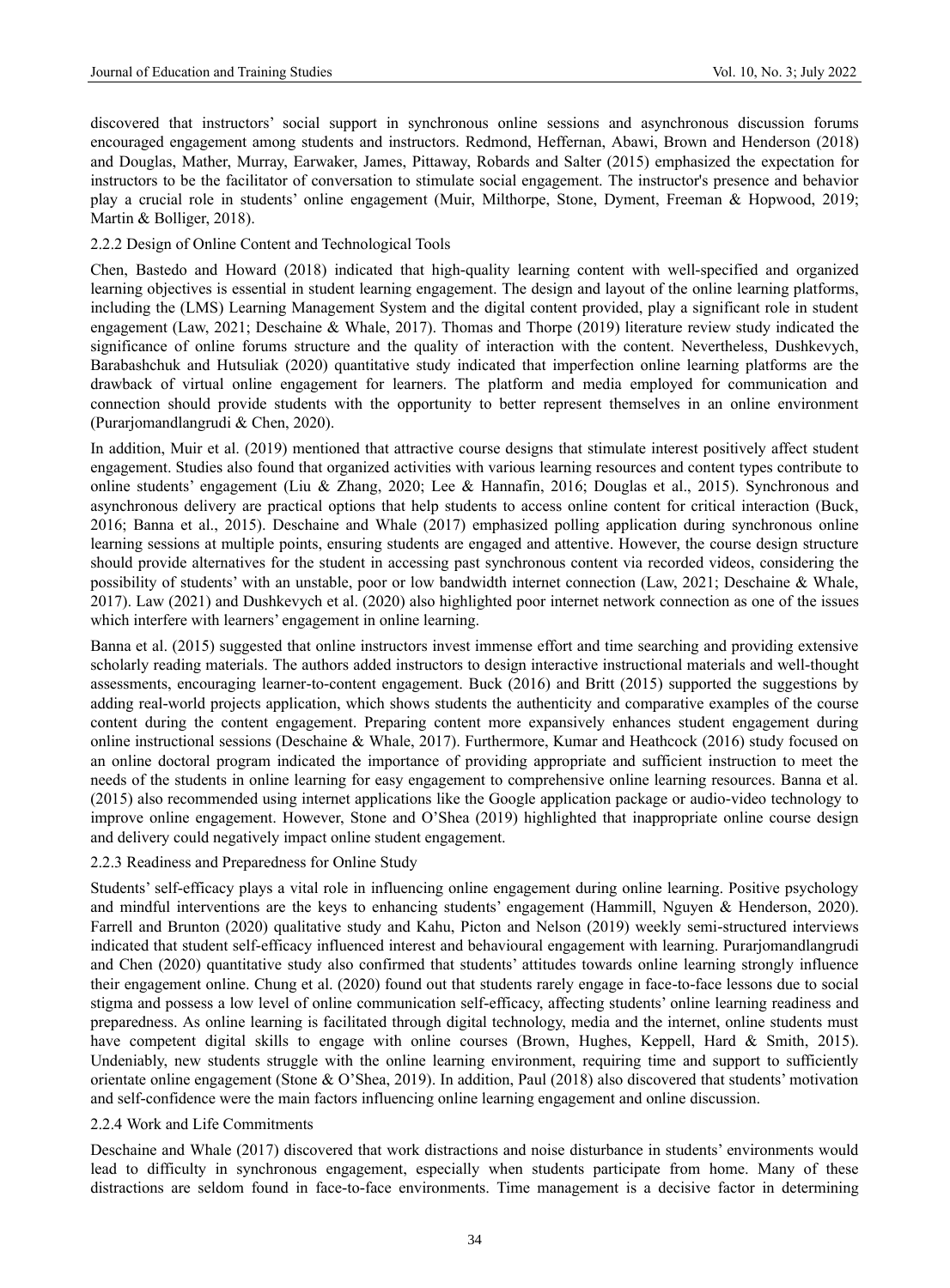students' engagement in online learning (Farrell and Brunton, 2020). Adult learners need to balance the competing demands in life and work while finding sufficient time to engage in online studies. Many online students struggle to follow and engage in studies regularly due to the balance between work, family and study (Buck, 2016; Brown et al., 2015). Stone and O'Shea (2019) and Brown et al. (2015) highlighted that the underlying pressure and stress from the demanding commitments would interfere and affect students' engagement in online studies.

In summary, the literature highlights the importance of viewing online student engagement through the lens of social and emotional support, the design of online content and technological tools, the readiness and preparedness for online study, and work and life commitments influences. However, there are gaps in the research on the experiences of online students in higher education. The majority of the relevant literature focused on the young, undergraduate, full-time students based in overseas universities outside Malaysia (Dushkevych et al.; 2020, Farrell & Brunton, 2020; Kahu et al., 2019; Martin & Bolliger, 2018, O'Shea et al., 2015; Brown et al., 2015; King, 2014). A few pieces of works of literature focused on adult learners but in a different context, in which the universities are structured for online learning delivery (Martin & Bolliger, 2018; Deschaine and Whale, 2017; Buck, 2016; Brown et al., 2015). Research that focuses on postgraduate studies emphasized structured online delivery (Stone & O'Shea, 2019; Kumar & Heathcock, 2016; O'Shea et al., 2015). Furthermore, most literature is conducted in an environment during the COVID-19 crisis (Law, 2021; Farrell & Brunton, 2020; Dushkevych et al. (2020). The factors influencing student engagement could differ from those in online learning in a post-COVID-19 environment. Therefore, this research will enrich the understanding of the underlying factors that influences adult learners' engagement in a post-COVID-19 era.

## **3. Methodology**

## *3.1 Research Method*

A qualitative study grounded in the constructivist paradigm was designed to explore online student engagement experiences in online learning settings in a post-COVID-19 era. Three data collection methods are employed for the qualitative case study; interview, observation and document analysis. A detailed explanation of the data collection techniques will be introduced later in this report.

## *3.2 Sample Selection*

The participants involved in the research study are from a private open university from Malaysia. The study participants came from a heterogeneous composition of students registered in the 2021 intake from different units in a doctoral degree course. A purposive sampling technique, also known as a non-probability sampling technique, is used to capture a wide range of perspectives relating to the topic of the research study. The technique is also known as heterogeneous purposive sampling, enabling the study to focus on diverse cases from different units enrolled by adult students from different working and learning experience backgrounds.

Several reasons support applying the purposive sampling method to select the participants for the research study. Different units of the same postgraduate course deploy different teaching approaches, and learning techniques facilitated by multiple instructors might influence students' engagement during online learning, providing a broader understanding of how the learning materials and instructions are conducted. Besides, a heterogeneous sample will provide a wider variety of results in the online engagement activities as each individual are experiencing different scenario and have personal preferences in online learning. Thirdly, the students enrolled come from different states in Malaysia and other countries. The diversity will enrich the data understanding further.

Selecting the sample size was challenging as reaching out to the respective targeted students was an issue. The target students' availability and willingness to participate in the study are limited due to time and stable internet connectivity. With much effort, invitations were sent to all targeted students of two different units, with a consent letter included to inform them of the purpose of their participation in the research. They were invited to participate in interviews via online video interviews or voice calls. A total of fifteen students agreed to take part in the interview.

#### *3.3 Data Collection Techniques*

As mentioned, three different data collection techniques were employed for the case study; interview method, observation and document analysis. There are three instruments used in this study—a researcher-developed Interview Protocol, a researcher-developed Observation Protocol checklist and a simple List of Texts: Document Analysis was used to guide forum engagement and interaction document analysis.

During the preparation stage, the interview guide and procedures were pilot-tested with two research student pilot samples from another university to ensure that the interview questions were easy to comprehend. The students were interviewed with the prepared interview questions and then asked to evaluate and paraphrase the meanings of the interview questions to ensure that the meaning of the interview questions was consistent with the research topic. In addition, the students were asked to review the phrases of the interview questions, which is revised until all two students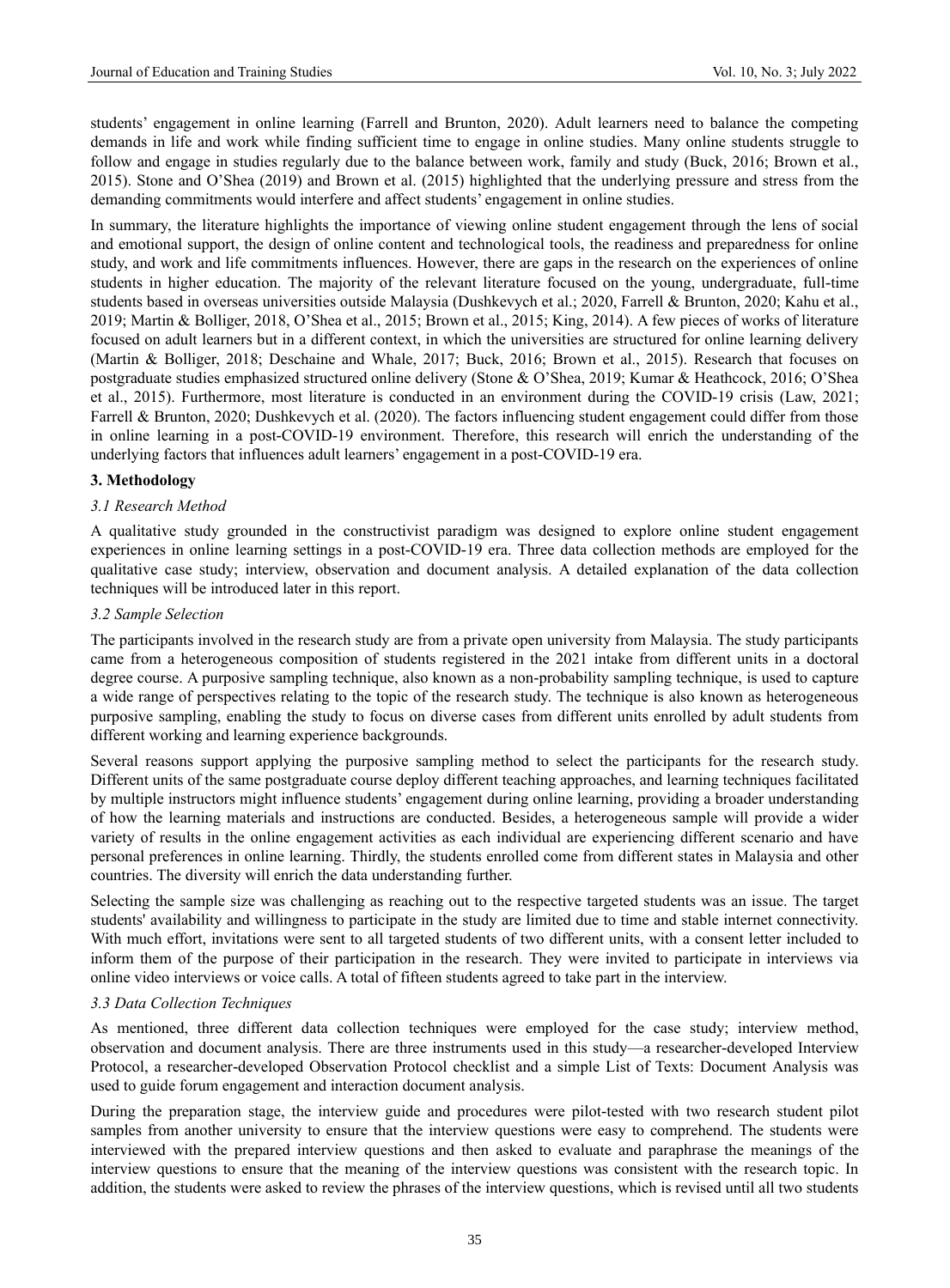interpreted the meaning in a completely similar way. Moreover, the observation protocol questions were designed with assistance from two other researchers to determine the ease of understanding and appropriateness of the criteria created. Lastly, the researcher created an essential list of texts to aid document analysis in the discussion forum to ensure reliable results. While preparing the research approaches, a formal email was sent to the program director of EdD for permission and consent to conduct qualitative research for units under this program.

## *3.4 Data Collection Procedure*

# 3.4.1 Interview

Upon the confirmation of participants to join the respective scheduled online interview sessions, the interview questions were shared a week before the actual interview session. The interviews were successfully executed within a week's timeframe. All the interview data were collected through online video and voice interviews via Google Meet, which took approximately 25 minutes - 35 minutes to gather adequate information. The open-ended interview questions allowed participants to convey and demonstrate their thoughts and experiences in their own words.

## 3.4.2 Observation

The participatory observation method is adopted throughout the eight weeks of class observation on the targeted learning subjects. Each subject class was observed weekly, totaling eight different sessions per subject being observed until the constant pattern and data saturation are met., The researcher becomes integrated into the participants' environment while establishing rapport with the participants. The participatory observation method provided the most natural setting for the participants to engage during online lessons without knowing being observed, which will reduce the likelihood of modification of behavior with prior knowledge being observed.

## 3.4.3 Document Analysis

Document analysis is a social research method and is considered an essential research tool for this research study. Since the interview questions of the research study partly covered online forum discussion and engagement, the document analysis of the forum discussions is an invaluable part of the triangulation of data in a later stage. In any research, it is vital to seek convergence and corroboration in the data collected to provide the reliability and validity of the data.

## *3.5 Data Analysis*

## 3.5.1 Interview and Observation

The content analysis method is chosen to analyze the documented information in texts and media. The interviews were transcribed while listening to the interview recordings several times. The repeating process of listening to every single interview multiple times to verify the words and phrases used by the participants. Confirmation was made with each participant to ensure the verbatim were transcribed as portrayed by the participants. The deductive coding approach is applied, in which concept-driven coding is considered the suitable approach for this research study. The coding process started with the line-by-line, in which important points were highlighted and given respective codes. The process was repeated for the remaining transcription, followed by categorization steps in which the codes are categorized into subcategories, categories and themes. A similar analysis and coding process are repeated for all eight observation sessions' data. After that, two inter-rater who served as PhD students were invited to code the verbatim to ensure the validity and reliability of the findings. The differences and disagreements in data categorization were discussed and concluded reasonably for the final results. The reliability of the inter-rater is calculated based on the percent agreement method to ensure the level of agreement between the raters. The result indicated an 80% agreement score.

#### 3.5.2 Document Analysis

The document analysis refers to analyzing the online discussion forum of the two subjects involved in this research study. The analysis of the forum discussions was carried out for different segments of the discussion topics. However, the document analysis did not involve any inter-rate to validate the coding as no external users can access the system without permission.

#### **4. Results**

## *4.1 Personal Conditions*

The data retrieved from the interviews and observation of the live learning sessions showed a solid and comprehensive understanding of how personal conditions affect and influence individual online learning engagement as an adult student. The most dominant category from the findings is the personality of the students. The observation and document analysis of the forum discussion activities have determined that each student's personality drives their involvement and active engagement with peers, tutors, and course-related activities or discussions. The findings are supported by various claims from the participants during the interviews. Only three participants claimed that they are extroverted learners. In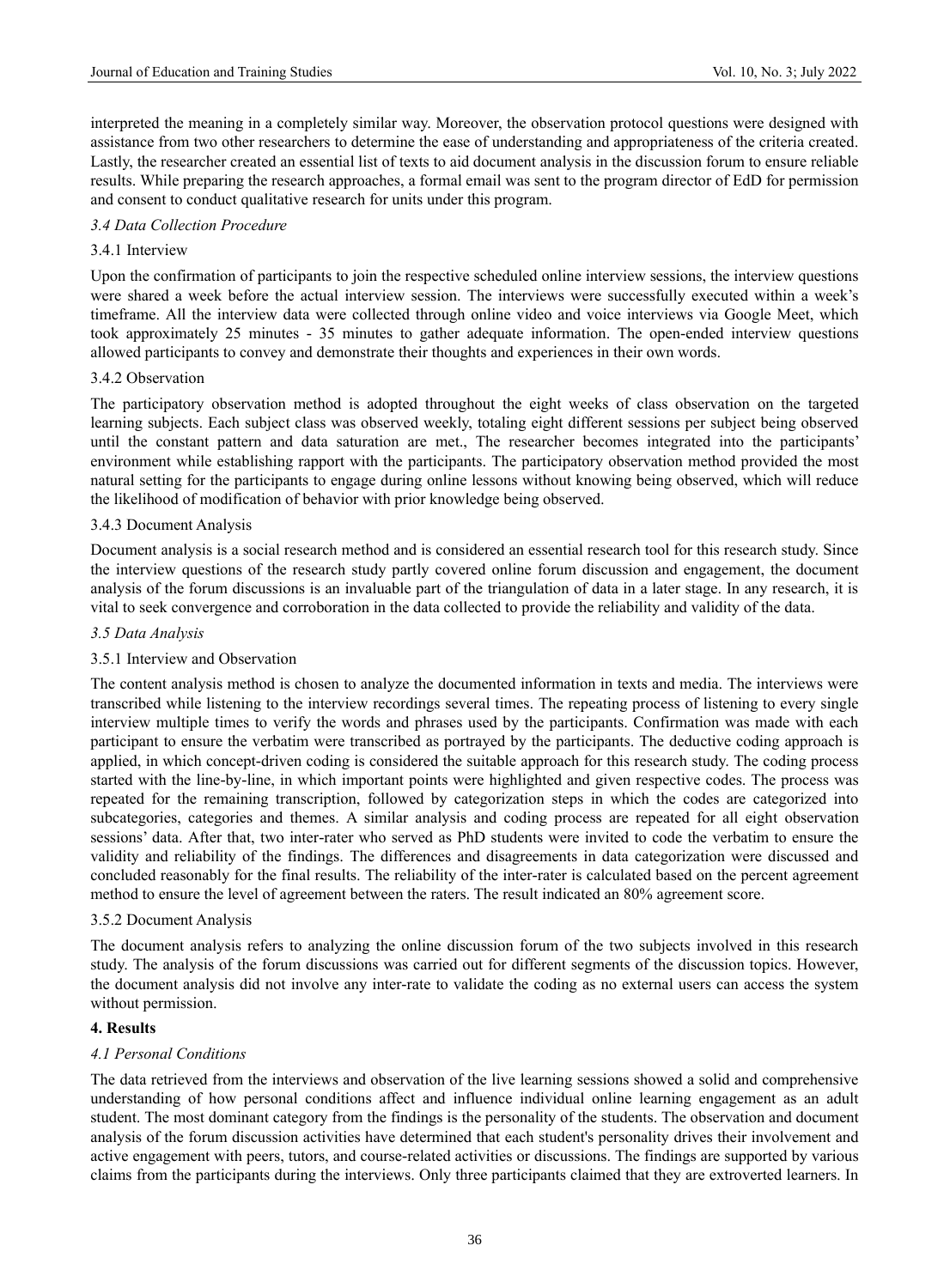contrast, other participants claimed that they are passive and introverted learners who prefer to maintain low profile conditions and interact very little. They feel rather uncomfortable talking in a group.

Self-efficacy and motivational level are vital in determining their online engagement, as observed from live learning sessions. Ten students from the interview expressed that their inconsistent online engagement with their peers and tutors are mainly due to self-efficacy. They claimed to doubt their own ability to contribute practical knowledge to others. On the other hand, five students claimed that self-efficacy is essential to promote constant accomplishment and engagement during online learning. Furthermore, two-third of the total number of participants claimed that interacting and communicating with peers via social media such as WhatsApp did boost the motivational level to engage in studies. Three participants mentioned that staying motivated through beliefs and meditation can support individual attitudes in engaging and interacting during online studies. Students then concluded that holding strong philosophical beliefs help motivate in achieving learning goals and overcoming obstacles.

Twelve participants who served as full-time working adults expressed the pressure and frustration of life and work, which occasionally affects online learning engagement. As a working adult, the juggles between life, work and study have challenged many students. Two students pointed out, "It is challenging for me to focus when I am studying at home. My kids are making noises which makes it hard for me to concentrate," and "Since we now work from home, it is a distraction to my studies". During the observations, many students in the live session chat expressed the effort to balance their studies. In order to maintain their engagement and interaction in synchronous and asynchronous learning, time management and discipline have been their main pillars. Moreover, all participants expressed during the interview that they should be responsible learners, especially as an adult. Thus, prior reading and understanding learning topics is essential for online learning engagement.

All participants of the interviews expressed their level of digital literacy as desirable during online engagement and interaction. The experiences and digital knowledge have undoubtedly been used for their current online study. However, during the observation, three students encounter challenges in using and understanding the functionality of the digital library or finding certain course content. Another major factor being highlighted by the participants is digital fatigue, which highly influences their online engagement. Due to the new norm in which office workers are shifted to online mode, they have to spend extensive time in front of digital devices for their studies. All students showed concern that long-term exposure to digital screens can be tiring for their eyes and mental state during the interview sessions.

## *4.2 Institutional Conditions*

The educator's support is indicated as one of the dominant factors influencing students' online engagement from the data collected. The observation data showed that the tutors' constant social and emotional support and willingness to assist promote students' engagement and interaction during live learning sessions. Tutors displayed constant assistance and responsiveness to students in assignments and other course content-related topics. Ten participants indicated that the tutor was encouraging during the interviews, which helped build strong students' self-efficacy. Also, all students claimed the tutors took the effort to record every live session for future references and playback, considering the possibility of students missing out on particular sessions. Students stated that the discussions help to set their academic expectations. Nevertheless, two participants did bring up the concern about being organized in providing clear instructions and expectations for the assignments at the beginning of the semester and not postponing the discussions dates, which causes insecurities among students.

The observation showed that teaching strategy plays a vital role in stimulating engagement among students in online learning. The tutors used creative and engaging methods during a live interaction from the observation. Tutors broke up the discussions into smaller topics and subtopics to organize online asynchronous discussions during forum discussions. Ten participants revealed that the tutors highly engage during live sessions by generating fun discussion sessions together. Students indicated, "I love to attend tutorial sessions as my tutor is a humorous person. He loves to use examples that are funny yet relatable to topic discussions," and "Quizzes are fun, as we get to discuss and debate what are the answers". Other students indicated the use of Breakout Room on specific live sessions for students to engage and discuss topics in groups. However, four participants brought up the tutor being a little unorganized in time management during the interview, especially during the Breakout Room sessions, which should be improved.

The data retrieved from the interviews, observations, and forum analysis showed that peer's interaction influences each student's engagement. Peer's interaction creates an engaging atmosphere in which students feel the social presence of each individual. It is discovered that more students engage during a live session. As for asynchronous interaction, less than ten students remain active in forum discussions, in which the interactivity rate is lower than live sessions. Twelve participants emphasized the significant impact of bringing a sense of belongingness and community towards their learning engagement during the interview. The constant group discussions have helped them improve their participation and online engagement by creating a study group in WhatsApp. The social and emotional interaction between peers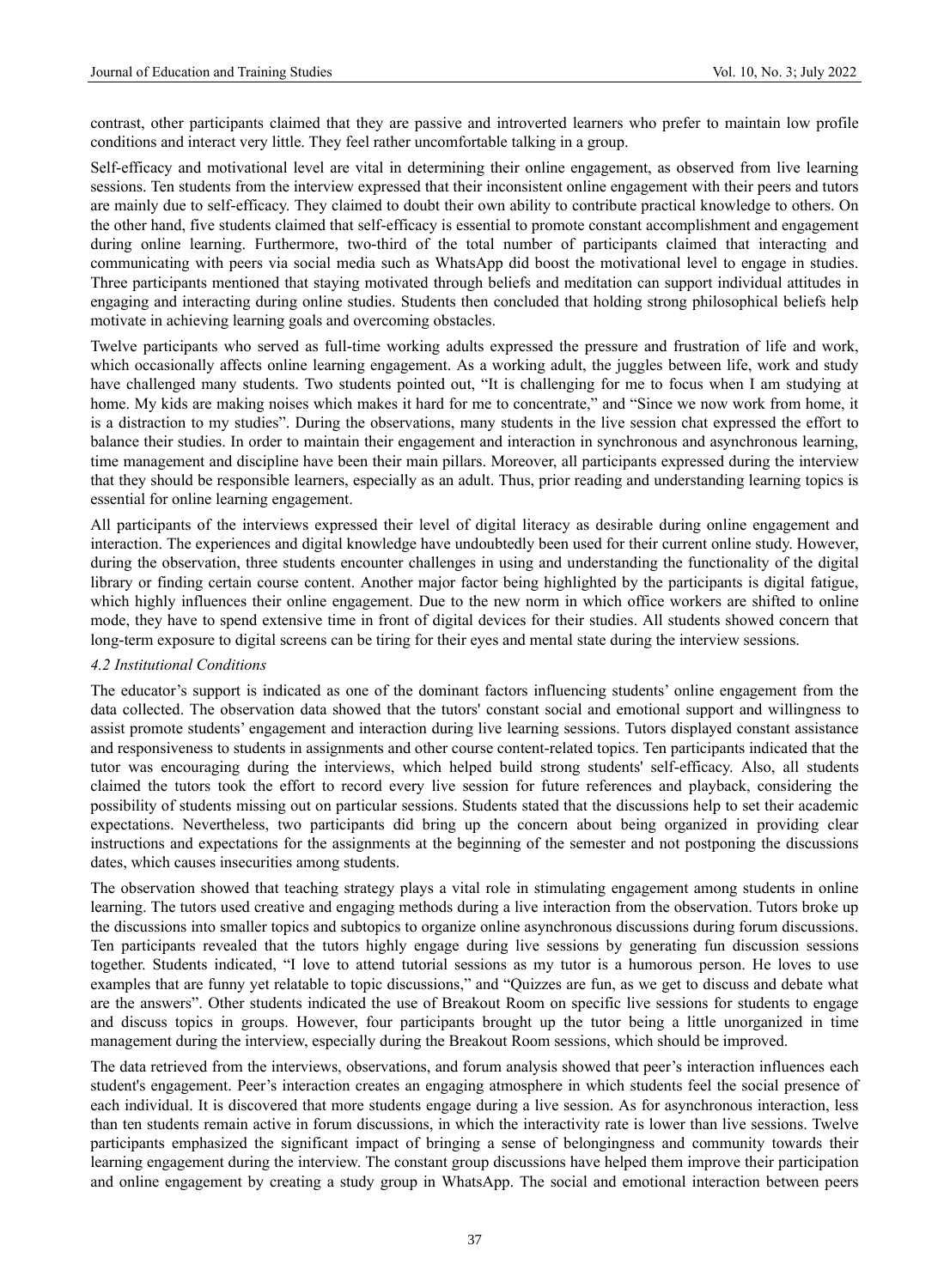effectively stimulates online learning engagement. Two students brought up the idea of having ice-breaking sessions to reduce embarrassment and discomfort during an online engagement, promoting engagement in a relaxed environment.

The data analysis illustrated the course design structure as one of the factors regulating student engagement in online learning. Thirteen participants indicated the flexibility to discuss and choose assignment topics to work on. Students claimed that the tutor provided real-world examples when discussing the course content, which expanded their discussions during online sessions. Although the students are satisfied with the instructional materials provided, they have shown their concern about the structure of the assignments. The assignment workload design does determine students' engagement as students claimed that some subjects might require more work than others. Students also affirmed that it is based on individual preferences for different subjects. Nevertheless, students indicated that live sessions should be conducted in a shorter time frame and more time for reading external materials and doing assignments, considering all registered students are working adults. Overall, students mentioned that they were satisfied with the learning resources and content provided.

The data analysis results discovered that most students are satisfied with the institutions' learning management system (LMS). Many found the system user-friendly and easy to navigate while searching for particular information on the platform. Both local and international students suggested using English as the primary language for the announcements in the LMS. As the online forum is used mainly for asynchronous discussions regarding the learning content, students displayed their concerns on the design of the online forum. Twelve participants from the interview indicated the structure of the discussion thread as confusing and unstructured, resulting in a lack of interest in joining forum discussions. Additionally, students asserted personal preferences in different topic discussions as one of the reasons for the inconsistencies in forum engagement. The students, however, claimed that the tutors were very responsive in the forum discussions and provided compelling support in topic analysis and consultations.

## *4.3 External Digital Technology Conditions*

Students advocated that the internet is the primary determinate for online engagement and interaction from the data collected in interviews. Without stable internet connectivity, the experience of online learning and engagement is highly affected. One participant from a rural area stated, "It is challenging for me to have a good reception here, so I can only rewatch the recorded live sessions and mostly failed to join the classes due to weak internet connection in my area". From the observations, internet stability is an issue for the students and tutors. Occasionally, the tutor will be faced internet disconnection or connection buffer during live class sessions. Two students had to refresh or rejoin the class sessions due to internet interference.

In addition, twelve participants expressed appreciation and acceptance of Google Meet as the primary application for online synchronous learning. Participants claimed that the application is easy to use, in which the observation results can support the claim. The majority of the students also showed positive preferences in the poling system, encouraging dynamic interactivity in maintaining students' attention. However, three participants brought up some drawbacks of the Google Meet functionality access as a student. For example, one of the participants mentioned, "I cannot mute my peers' microphone when they have it on when others are talking. It had to be executed on the tutors' end".

## **5. Discussion and Conclusion**

#### *5.1 Personal Conditions*

In the current study, students displayed the personality of every individual as one of the factors, which drive their involvement and active engagement in online learning. The results showed students' openness in engaging with their peers and tutors in both synchronous and asynchronous engagement while a number displayed otherwise. Each individual's extroversion and introversion personality depicts the student's involvement in online engagement. Personality factor was not discussed in the literature reviewed, providing another avenue for research to further understand how personality traits affect online engagement among adult students.

The results displayed similarities to the findings from Chung et al. (2020), in which the readiness and preparedness to online learning are being affected. Students indicated self-efficacy and motivational level as the elements which influence their online engagement for their studies. The findings showed that the lack of online engagement is due to self-efficacy as they doubted their ability to contribute rich conversation with others. On the other hand, the result also exhibited students' positive attitude and claimed self-efficacy to guide their accomplishment in learning tasks and engagement in online learning, which comprehended with the study findings of Hammill et al. (2020), Farrell and Brunton (2020), Purarjomandlangrudi and Chen (2020), and Kahu et al. (2019). Also, students specified that having a robust motivational level and self-confidence is essential for continual engagement and interaction in online studies. The results proved similar findings to Paul (2018) study.

Students indicated that balancing life, work, and study has been challenging to keep up with the studying schedule.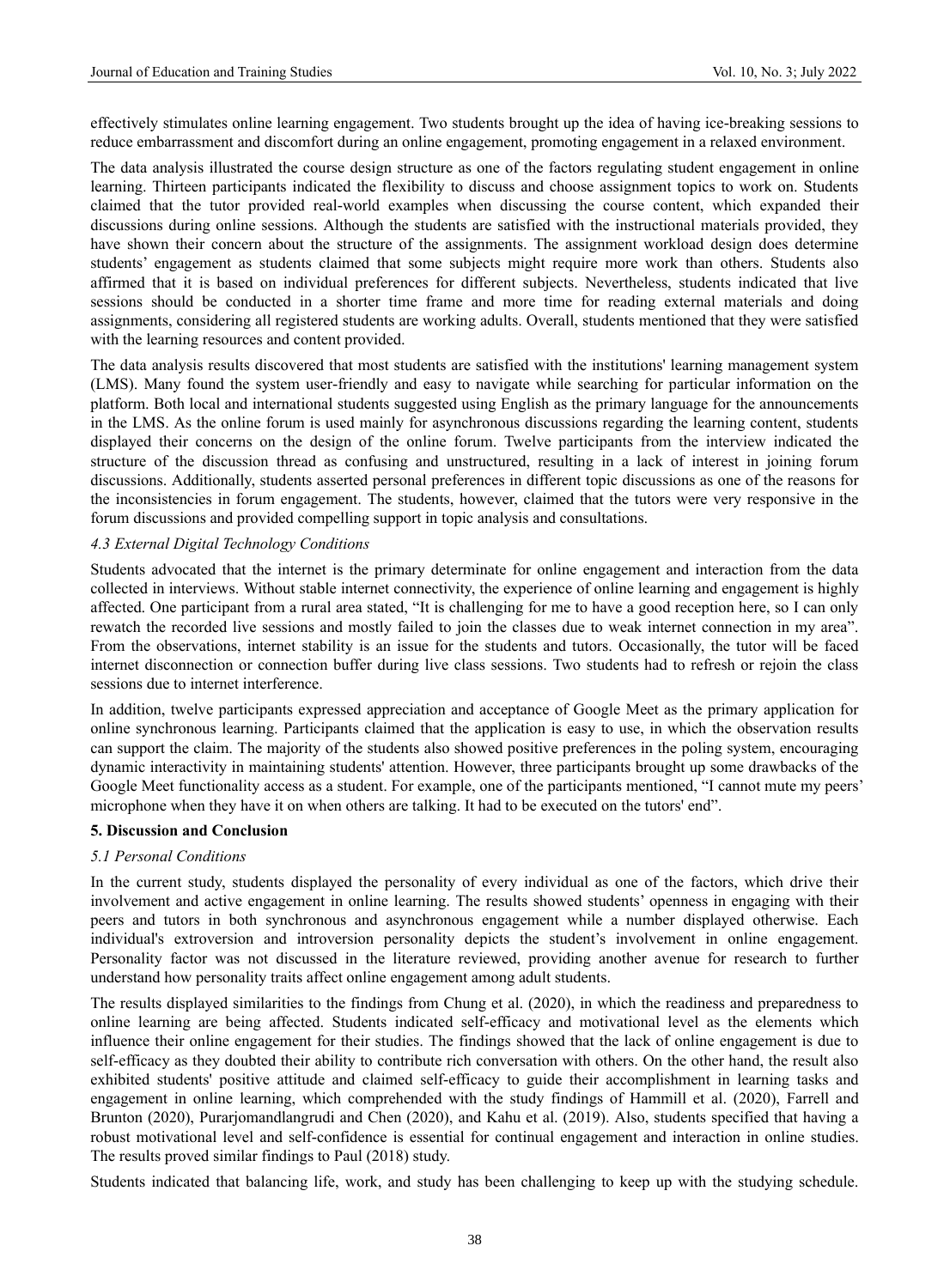Many claimed that the new work-from-home norm had caused unwanted distractions and disturbance towards their studies. The findings correspond to the study of Deschaine and Whale (2017) that students faced difficulties in synchronous engagement when participating at home. The students' claims on facing troubles in balancing between work and studies engagement have reflected on the findings of Stone and O'Shea (2019), Buck (2016) and Brown et al. (2015). Some students even described time management and discipline as the main pillars supporting their engagement and interaction in synchronous and asynchronous learning, just as Farrell and Brunton (2020) mentioned.

The current findings reflect that most students are comfortable using the university's digital technology and claimed to be competent in their digital skills, indicating similarities to Brown et al. (2015) findings. It is mainly due to the year-long exposure to the new digital norm after the Covid-19 outbreak. Even though the students highlighted the struggles in using the digital library or searching for learning materials, they claimed that self-exploration and learning from peers' help orientate their online engagement, which comprehends with Stone and O'Shea (2019) study. Besides, the results acquired from the current study show that students have suffered from digital fatigue and have influenced their online engagement activities. Students displayed tiredness after long hours of digital exposure in work. Having to strain their eyes and mental state further in online studies has reduced the possibility of students engaging in online learning activities. However, this issue is not discussed in the literature review, which opens up another direction for further research in this area.

## *5.2 Institutional Conditions*

The current findings display the crucial role of educator's support in promoting online engagement among students. Students mentioned the tutors' effort in providing constant support in the aspect of social, emotional and academic support. Students are pleased with their tutors' social and emotional support, which motivated and encouraged continual success in online learning. The results reflected the findings of Wang and Sui (2020) on emotional support as well as Farrell and Brunton (2020) social support discovery. The recorded live sessions are seen as substantial support for many students as they can refer back to any information acknowledged during the synchronous learning. The findings of the academic supports from tutors are seen as crucial for students' engagement in online learning, which indicated a resemblance to Huwiler (2015) study. The academic support via constant interaction in learning materials and assignment related discussions help students to set their academic expectations, which correspond to findings from Law (2021) and King (2014). However, students raised the tutors' trouble for being less organized and time-efficient in providing assignment instructions at an early stage of the course should be considered for future improvement.

The current study also says that teaching strategy plays a determining role in students' engagement. As mentioned by Muir et al. (2019) and Martin and Bolliger (2018), the instructors' presence and behavior play a role in facilitating students' online engagement. The results indicated that students are excited to join the live sessions, mainly is related to the tutor's behavior which creates a sense of community and social presence. Using humor and creative engagement stimulates students' excitement to engage. Interesting engagement methods promote constant collaboration in the live learning sessions, also mentioned in King (2014) findings. Apart from that, the use of quizzes and Breakout Room discussions from time to time provided opportunities for students to reflect and discuss topics as they share ideas. The findings display similarity to Martin and Ertzberger (2016) discovery. From the study, it can be concluded that tutors play a significant role in facilitating the conversation and engagement during live sessions, just as suggested by Redmond et al. (2018) and Douglas et al. (2015).

The current study reflects that peer's interaction influences students' online engagement activities. The study indicated that learner and learner interaction has developed a strong sense of community and belongingness and reduces isolation, as Phirangee and Malec (2017) mentioned. As displayed in the findings, the students used Google Meet for video teaching and chatting while being involved in forum discussion regularly, indicating similarities to Banna et al. (2015) suggestions. Results also specified that live learning sessions are the most effective studying community and environment that foster the sense of community through the interaction in synchronous communication with peers, which comprehends with Law (2021) study. By putting the findings together, they do correspond to Law (2021), O'Shea et al. (2015), and Everson et al. (2013) studies in which they showcased the formation of an external WhatsApp study group is a way to improve students' participation in online engagement. In addition to the findings, students made similar suggestions as Watkins (2014) on the employment of ice-breaking sessions, increasing the interactivity and reducing discomfort during an engagement.

Next, the results show how course design structure regulates and affects students' engagement in online learning. This finding indicated Buck (2016) and Britt (2015) suggestions. Students advocated applying real-world projects in the course content discussions, which enrich the engagement during online instructional sessions, just as Deschaine and Whale (2017) mentioned. Furthermore, the results show similarity to Kumar and Heathcock (2016) study, in which students are supported with sufficient instructional materials to meet the needs of students for online engagement.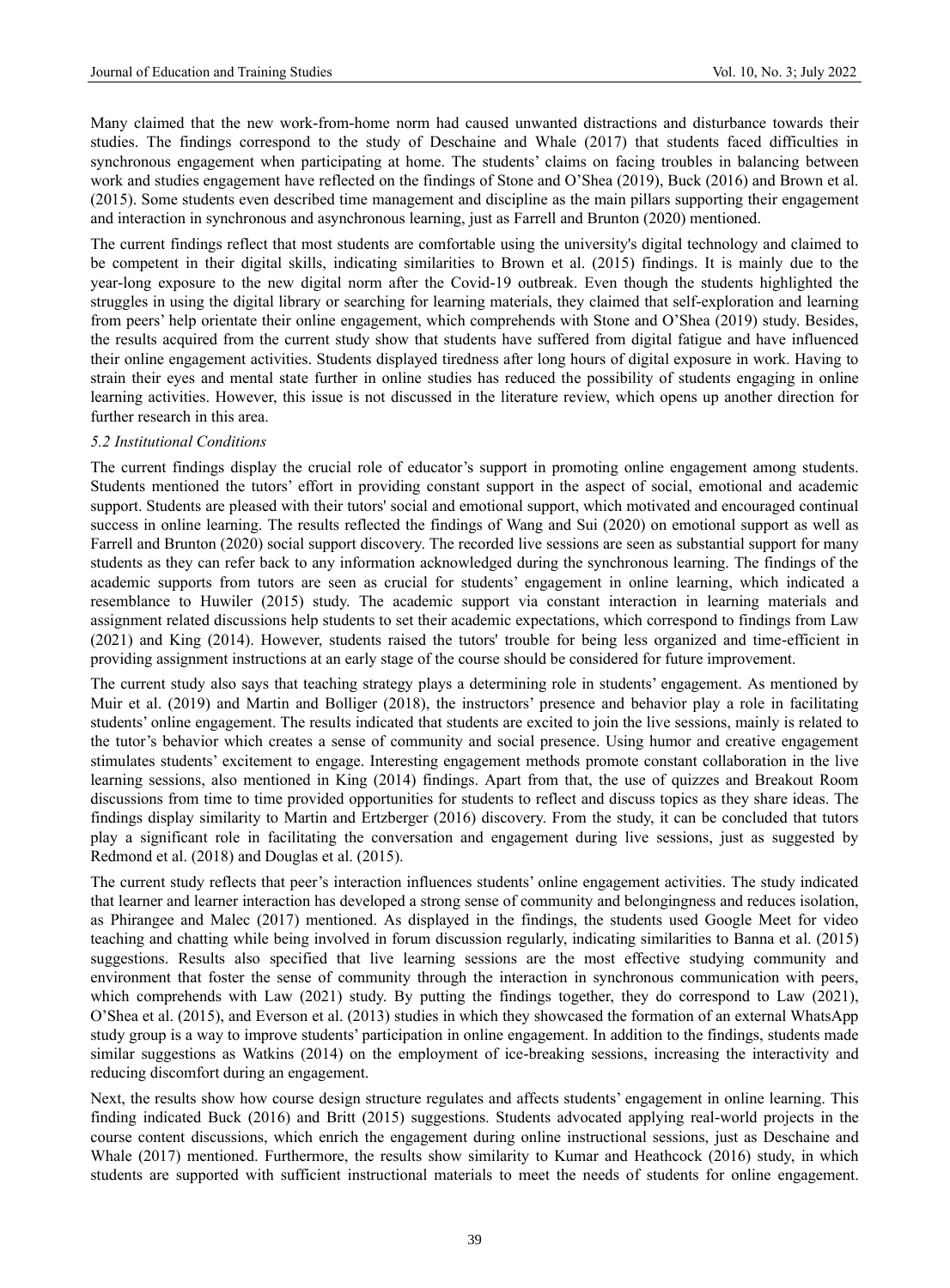However, students raised the concern on the imbalance distribution of assignment workloads for different course units. They further added that the institution should consider shortening the duration of live sessions to have more time to complete the assigned tasks. The incidents have echoed the concerns highlighted by Stone and O'Shea (2019) on inappropriate online course design and delivery which would negatively impact students' online engagement.

On the learning management system (LMS) aspect, the results acquired from the current study show that students are overall satisfied with the navigation of the LMS system during learning engagement. The results resemble the studies of Law (2021) and Deschaine and Whale (2017). Although students mentioned the language preferences used, they claimed that the digital learning content is sufficient and easy to access. Nevertheless, the results indicated their dissatisfaction with the forum design layout, which they found the discussion thread unorganized, thus reducing their interest in interacting. This finding demonstrates similarity to Thomas and Thorpe (2019) study. Other students stated that their involvement in forum discussions depends on the type of topic discussion raised. Some declared that the repetitive topic discussion structure also significantly reduced their engagement over time. The students' claims reflected the concern raised by Dushkevych et al. (2020) on the possible drawbacks of online engagement due to an imperfect learning platform.

## *5.3 External Digital Technology Conditions*

The result of the current study show internet is a critical element in online learning. The experience of online learning engagement is highly dependent on the internet connection, especially for synchronous learning sessions. Students indicated the trouble and frustration of dealing with a poor internet connection, especially in rural areas. The results have proven that students and tutors experienced internet problems during live sessions, causing unnecessary disturbance and inconvenience during the teaching and learning sessions. The findings comprehend Law (2021) and Dushkevych et al. (2020) research studies. The poor internet connection has been one issue that interferes with the learners' engagement in online synchronous learning.

The targeted institution has implemented Google Meet as the primary application for online synchronous learning from the research findings. The students are pleased with the technology application. The majority claimed to like the interactive and engaging way of learning through the polling system, according to Deschaine and Whale (2017) study. The application of the polling system encouraged dynamic interactivity among students during the synchronous learning sessions. Students addressed certain aspects, such as 'Breakout Rooms' function, and microphone muting options should be improved in the execution. Overall, the institution approach shows similarity to Banna et al. (2015) recommendation in using Google application to improve online engagement among learners.

#### *5.4 Limitations of the Study*

The case study involved only a sample size of fifteen participants, which only involved students from the same postgraduate course. The results are accurate only for this group of participants, limiting the transferability of the findings. Besides, the study only focused on a single social science course. These limit the ability to make a broader generalization from the results. In addition, there is no rich data to affirm on the internet connection of all students since the data can only be collected via interviews of participants and observations on participative students during live sessions. The findings of this study were based on the assumption that the students responded honestly during interviews and had no behavioral bias during the observation period. Nevertheless, the findings are still significant in helping stakeholders to understand the factors influencing online engagement among adult learners, which could be helpful for future conceptual framework development and ensure continued success in online learning engagement of higher education institutions.

#### *5.5 Recommendation*

More research should replicate by using a different population. Researchers can expand towards postgraduate STEM courses. Therefore, future studies should conduct qualitative and quantitative studies on the research topic in the broader population to generalize data. Besides, more studies should focus on the relationship between students' personalities and online engagement as there are limited empirical studies available for direct support. In addition, future studies should focus on the relationship between digital fatigue and the influence on adult students' online engagement as there is still a lack of research focus and literature in this area.

## *5.6 Conclusion*

The study results indicated that personal conditions, institutional conditions and external digital technology conditions had personal effects on students' online engagement. It was found that these elements were all related to the gaps in students' engagement in online learning. This study contributed to practice fields by exploring students' experiences towards online learning from different dimensions. Since educational researchers have been advocating for practical ways to increase student engagement, substantive effort should be made by revising the three significant aspects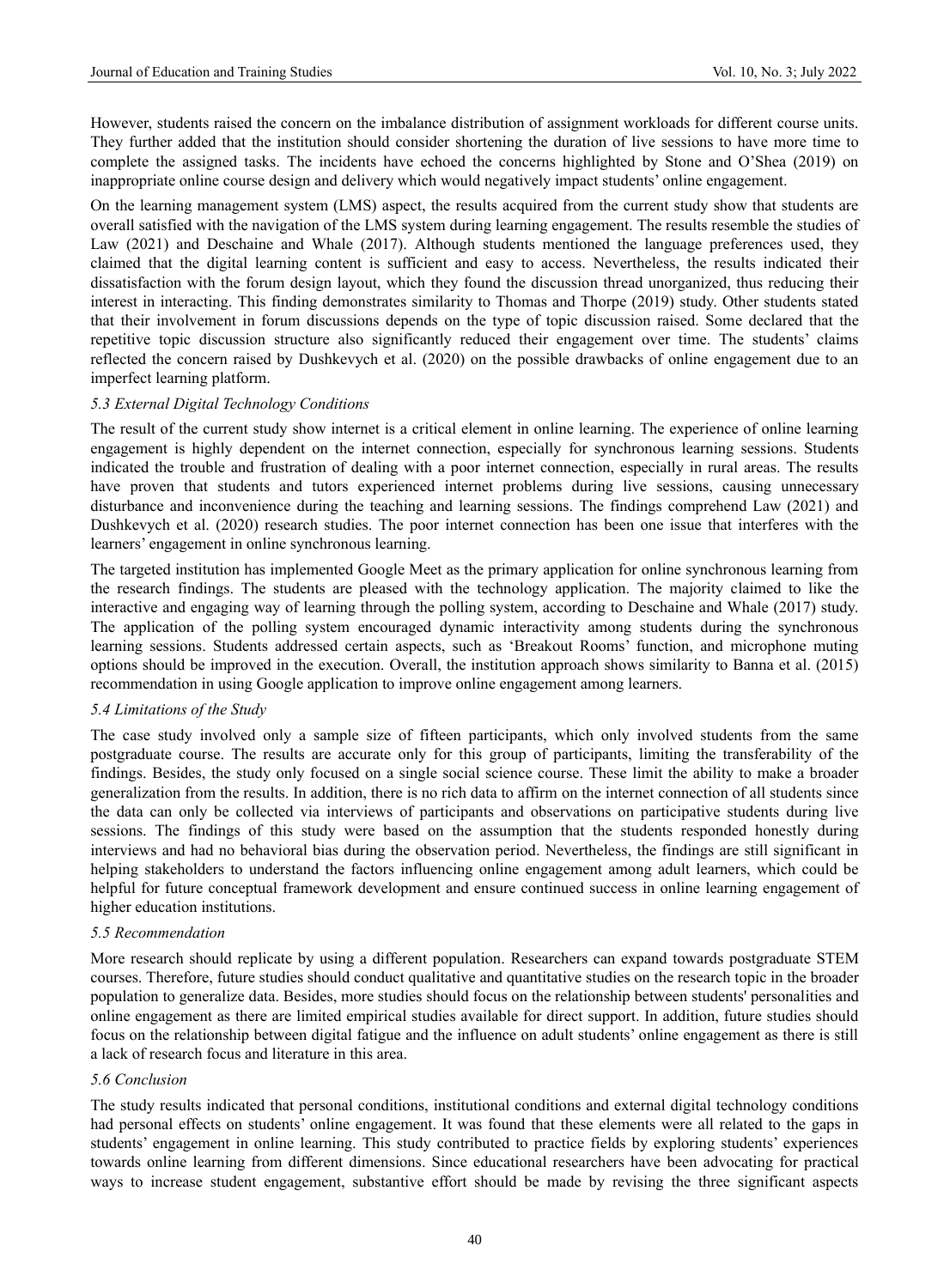highlighted in this study; personal, institutional, and external digital technology. The discovery of different factors from this current study can serve as a conceptual framework for future research to explore and test the affecting factors as mentioned in the recommendation to achieve an optimal online learning environment that fosters effective online engagement.

## **References**

- Banna, J., Lin, M. F. G., Stewart, M., & Fialkowski, M. K. (2015). Interaction matters: Strategies to promote engaged learning in an online introductory nutrition course. *Journal of Online Learning and Teaching/MERLOT*, *11*(2), 249.
- Brown, M., Hughes, H., Keppell, M., Hard, N., & Smith, L. (2015). Stories from students in their first semester of distance learning. *The International Review of Research in Open and Distributed Learning*, *16*(4). <https://doi.org/10.19173/irrodl.v16i4.1647>
- Buck, S. (2016). In Their Own Voices: Study Habits of Distance Education Students. *Journal of Library & Information Services in Distance Learning*, *10*(3-4), 137-173. https://doi.org/10.1080/1533290x.2016.1206781
- Chen, B., Bastedo, K., & Howard, W. (2018). Exploring Best Practices for Online STEM Courses: Active Learning, Interaction & Assessment Design. *Online Learning*, *22*(2). https://doi.org/10.24059/olj.v22i2.1369
- Chung, E., Noor, N. M., & Mathew, V. N. (2020). Are you ready? An assessment of online learning readiness among university students. *International Journal of Academic Research in Progressive Education and Development*, *9*(1), 301-317. <https://doi.org/10.6007/IJARPED/v9-i4/8177>
- Deschaine, M. E., & Whale, D. E. (2017). Increasing student engagement in online educational leadership courses. *Journal of Educators Online*, *14*(1), n1.
- Douglas, T., Mather, C., Murray, S., Earwaker, L., James, A., Pittaway, J., Robards, B., & Salter, S. (2015). A comparison of undergraduate student experiences of assessed versus nonassessed participation in online asynchronous discussion groups: Lessons from a cross disciplinary study in health and sociology. In *ASCILITE 2015* (pp. 424-428).
- Dushkevych, M., Barabashchuk, H., & Hutsuliak, N. (2020). Peculiarities of student distance learning in emergency situation condition. *Revista Romaneasca Pentru Educatie Multidimensionala*, *12*(1Sup2), 71–77. https://doi.org/10.18662/rrem/12.1sup2/248
- Everson, M., Gundlach, E., & Miller, J. (2013). Social media and the introductory statistics course. *Computers in Human Behavior*, *29*(5), A69-A81. https://doi.org/10.1016/j.chb.2012.12.033
- Farrell, O., & Brunton, J. (2020). A balancing act: a window into online student engagement experiences. *International Journal of Educational Technology in Higher Education*, *17*(1). https://doi.org/10.1186/s41239-020-00199-x
- Gunuc, S., & Kuzu, A. (2014). Student engagement scale: development, reliability and validity. *Assessment & Evaluation in Higher Education*, *40*(4), 587-610.<https://doi.org/10.1080/02602938.2014.938019>
- Hammill, J., Nguyen, T., & Henderson, F. (2020). Student engagement: The impact of positive psychology interventions on students. *Active Learning in Higher Education*, 146978742095058. https://doi.org/10.1177/1469787420950589
- Huwiler, A. G. (2015). Library services for distance students: Opportunities and challenges. *Journal of Library & Information Services in Distance Learning*, *9*(4), 275-288. https://doi.org/10.1080/1533290x.2015.1111283
- Kahu, E. R., Picton, C., & Nelson, K. (2019). Pathways to engagement: a longitudinal study of the first-year student experience in the educational interface. *Higher Education*, *79*(4), 657-673. https://doi.org/10.1007/s10734-019-00429-w
- King, S. B. (2014). Graduate student perceptions of the use of online course tools to support engagement. *International Journal for the Scholarship of Teaching and Learning*, *8*(1). https://doi.org/10.20429/ijsotl.2014.080105
- Kumar, S., & Heathcock, K. (2016). Information literacy support for online students in higher education. *Professional Development and Workplace Learning*, 1380-1396.<https://doi.org/10.4018/978-1-4666-8632-8.ch075>
- Law, M. Y. (2021). Student's attitude and satisfaction towards transformative learning: A research study on emergency remote learning in tertiary education. *Creative Education*, *12*(3), 494-528.<https://doi.org/10.4236/ce.2021.123035>
- Lee, E., & Hannafin, M. J. (2016). A design framework for enhancing engagement in student-centered learning: Own it, learn it, and share it. *Educational Technology Research and Development*, *64*(4), 707-734. https://doi.org/10.1007/s11423-015-9422-5
- Liu, J., & Zhang, P. (2020, March). How to initiate a discussion thread?: Exploring factors influencing engagement level of online deliberation. In *International Conference on Information* (pp. 220-226). Springer, Cham.